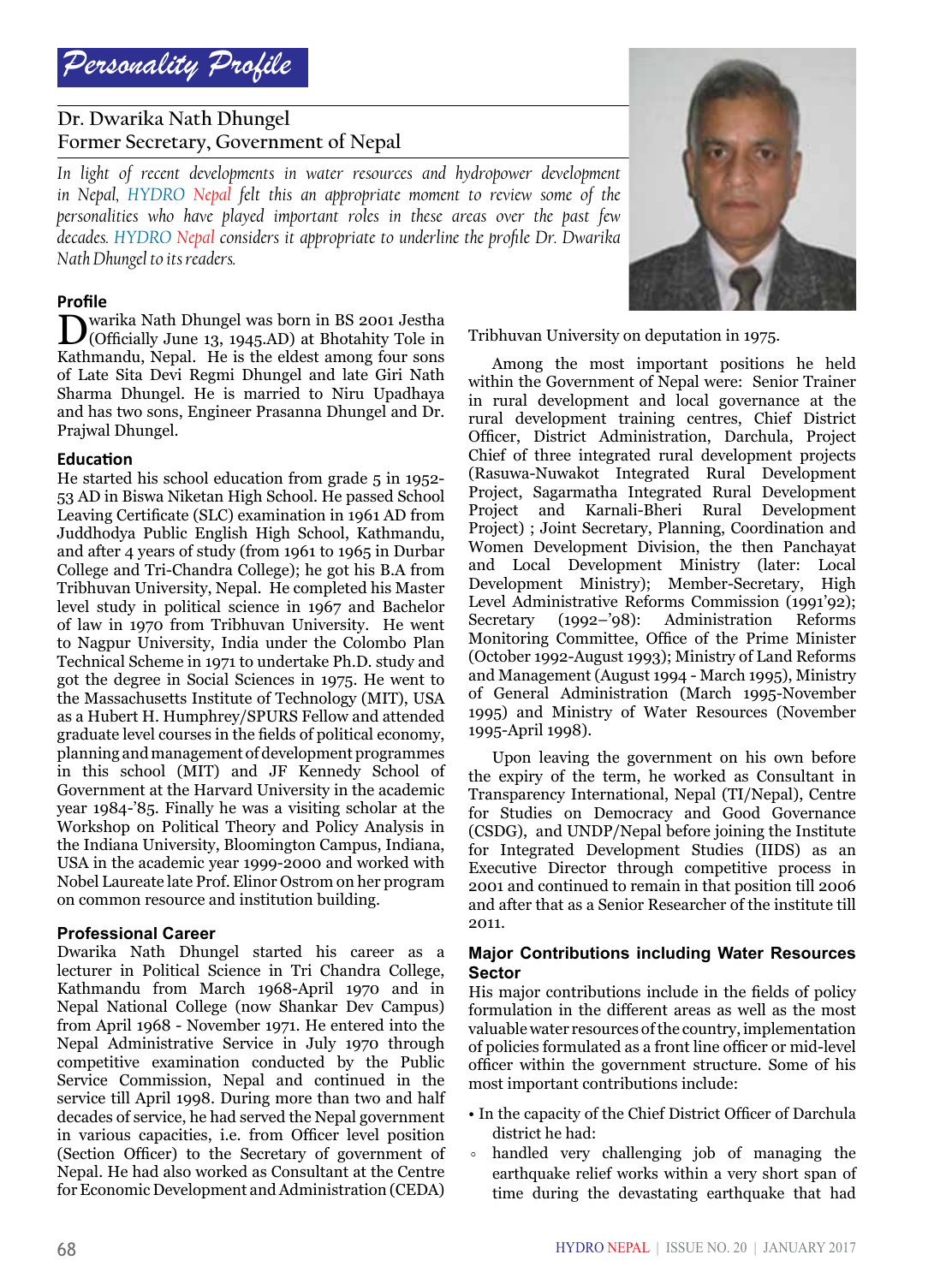struck the Far Western districts, especially Bajhang, Darchula and Baitadi on July 29, 1980.

- $\circ$ visited the Kalapani located in the northern part of the district in, where India has built an artificial source of Mahakali River. He had submitted the report to the then Home Panchayat Ministry on the basis of the field visit, which is still referred to by the government and researcher, while referring to or writing on the source of Mahakali River.
- Led a task force constituted by Dr. Devendra Raj Pandey, the then Finance Minister, Government of Nepal in 1990 to establish a Rural Self Reliance Fund (RSRF) for the purpose of providing financial and other supports to the poorer and marginalized sections of the society. The fund still exists under the umbrella of the Nepal Rastra Bank and has been providing funding and other supports to the poorer and marginalized section of the society in their livelihood schemes.
- Provided professional support to the High Level Administrative Reforms Commission, 1992 in his capacity as the Member Secretary with the help of colleagues from within and outside the government. This commission had been constituted by the government of the day under the chairmanship of the then Prime Minister Girija Prasad Koirala to suggest comprehensive reforms measures to bring about changes in the Nepali administration in the context of political change that had taken place in 1990. The commission, as per Dhungel, had submitted a report to the government covering the areas of administrative structure, personnel management system including the human resources development, local governance system, public corporate sector. In addition, the commission had suggested a comprehensive plan on corruption control. Probably, according to Dhungel, this was the first commission after the Administrative Reforms Planning Commission (ARPC) of 1956 formed during the Prime Ministership of late Tanka Prasad Acharya, that had worked on a comprehensive administrative reforms measures by the native professionals without any external/donor support within a period of six months. If the recommendations of the ARC 1992, formally released by the Prime Minister Koirala to the general public in the form of a published public document, Dhungel thinks, had been implemented in true letter and spirit, country's administration would not have deteriorated to the extent it has gone down. • During the coalition government headed by Sher Bahadur Deuba (1995-1997), Nepal Government had started the negotiation process with India on Mahakali River with a view to sort out the Tankapur barrage issue, which India had built unilaterally on the border

Tanakpur barrage - both existing and proposed Pancheswor Multi-purpose Project). The initial draft of the Mahakali package for the negotiation had been submitted to the Government of India during the Communist Party of Nepal – United Marxist-Leninist (CPN-UML) leader Man Mohan Adhikari led government of 1994-1995. After exchanges of a number of drafts, the formal negotiation process at the bureaucratic level (Secretary level), Dhungel remembers, started in Kathmandu in the last week of January 1996. He participated in the negotiation process in his capacity as the Secretary to the Ministry of Water Resources. The negotiation team was led by the foreign Secretary of Nepal. Other members, according to him, were the Secretary, Ministry of Population and Environment and senior officers of the Ministry of Water Resources and its line departments, Ministry of Foreign Affairs, Ministry of Law and Justice. As per Dhungel, immediately after the negotiations broke down at the bureaucratic level, mainly on the issues, such as the nature of the river etc., the ministerial level negotiation took place. Foreign Minister Dr. Prakash Chandra Lohani and Water Resources Minister Pashupati Shumshere JB Rana from Nepal side and Pranab Mukharjee, Minister of External Affairs from the Indian side were the negotiators. The ministerial level talk stuck the treaty: 'Treaty between His Majesty's Government of Nepal and the Government of India Concerning the Integrated Development of the Mahakali River Including Sarada Barrage, Tanakpur Barrage and Pancheswor Project', and the two foreign ministers put their signatures in the treaty (initialled) and finally at New Delhi the Prime Ministers of the two countries- Sher Bahadur Deuba and P. V. Narasimha Rao, during the visit of PM Deuba to India, signed the treaty in February 1996. During the negotiation talk at the political level, Dhungel thinks that the professional team comprised of the Secretaries of the Ministry of Foreign Affairs, Ministry of Water Resources, Ministry of Population and Environment and a number of their colleagues associated with these ministries and that of the Law and Justice Ministry and concerned line departments, had provided the professional support and assistance to the negotiators to the best of their capacity.

• In order to facilitate the cross border electrical power trade between Nepal and India, the ministry (Water Resources Ministry), Dhungel remembers, was working on a framework agreement to be discussed and negotiated with India. During the preparation of the Mahakali package (Mahakali treaty), the work on this framework agreement was also going on. To secure the support of the political parties, especially that of the main opposition party in the parliament, CPN-UML to the proposed framework agreement, the discussions were also going on between the coalition partners (Nepali Congress, Rastriya Prajatantra

river causing tension in the relation between the two countries. The negotiation process, as per Dhungel, had started in the form of a package covering three barrages of the Mahakali River (Sarada barrage,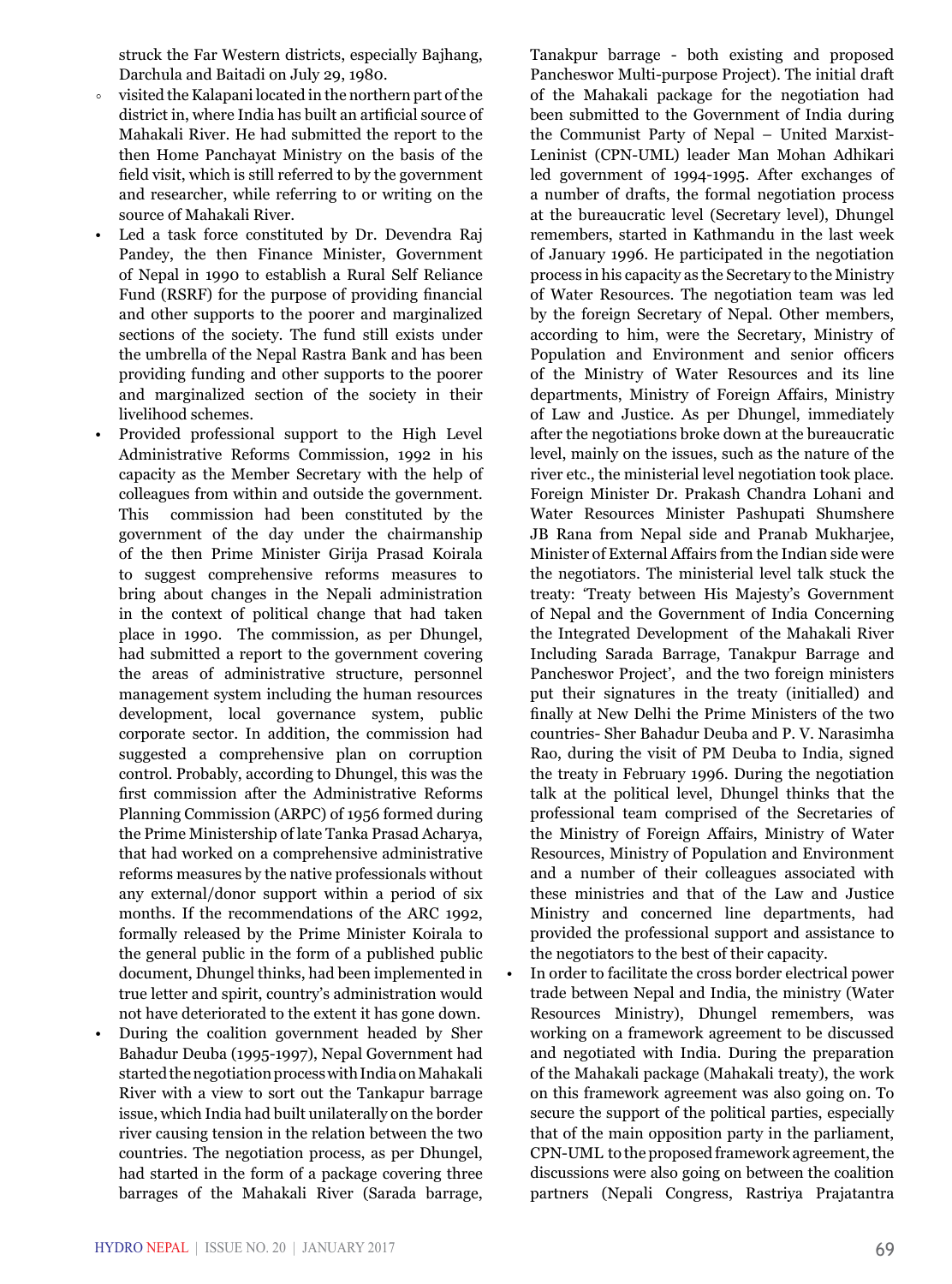Party and Sadbhavna Party) and the CPN-UML. With the consent of this party, the government decided to negotiate an electrical power trade agreement with India. As a result, during the official visit of the PM Deuba to India in 1996, the negotiation between Nepal and India took place at the secretary level and the agreement - Electric Power Trade Agreement was signed at Bombay in February 1996 by the Water Resources Secretary, Nepal and Power Secretary, Government of Nepal. During the negotiation period also, Dhungel remembers, the government had taken the CPN-UML into confidence. Getting the agreement negotiated and signed, Dhungel thinks, was the other contribution he made in his capacity as the Secretary of the Ministry of Water Resources. As per the provision, the agreement, as per Dhungel, had to be submitted to the parliament for ratification. During the period of government led by Lokendra Bahadur Chand in 1997, the agreement was submitted to the parliament for ratification. But due to the objection raised by some political parties including CPN-UML, the government was forced to withdraw the ratification proposal from the parliament. As such, the agreement could not come into force. And the country had to wait for another six years to get a new framework agreement - Agreement between Government of Nepal and Government of the Republic of India on Electrical Power Trade, Cross- Border Transmission Inter connection and Grid Connectivity- signed with India in 2014. But this new agreement, Dhungel thinks, does not seem to have the provision for the getting the parliamentary ratification.

• Till the end of the 1990 Public sector in Nepal, except a few professionals, had not heard the term governance or good governance, what to talk of laws on good governance. In 1999 the CSDG had entrusted some professionals including Dhungel to undertake a professional study on the elements of good governance in the government of Nepal. In this connection, for the first time in the country, the study team suggested for the enactment of a Governance Act to make the government system accountable, transparent and participatory. While making this suggestion, Dhungel remembers that the study team had received the support and motivation of the doyen of the Nepali administration late Kulsekhar Sharma. To make the job of the government easier, the study team had even prepared a bill to Regulate the Conduct of Governance of…Government 2058 BS ( AD). This bill is included in a publication entitled - Shree Panchko Sarkarma Sushasan ka Ayamharu (Introducing Good Governance in the Public Administration of Nepal-English Version), published by CSDG in 2004. After that work and the publication of the book, the donors also pushed the idea of having a good governance act enacted by the Government of Nepal. As a result of all these efforts, good governance has become the

catch phrase in contemporary Nepal and the country has a governance related law in the country - Good Governance (Management and Operation) Act, 2064 (2008)

- In order to facilitate to iron out the differences and expedite the implementation of the Mahakali Treaty signatories through the creation of forums for interactions amongst the professionals and stakeholders - both government and nongovernment, IIDS was involved in track II exercise in collaboration with the Center for Policy Research, New Delhi. Through this exercises, IIDS and CPR had organised a number of interaction programs in Nepal and India and had taken the decisions makers and the stakeholders to the field and site visits to and around the Mahakali River areas.
- In this process, especially during the second phase of the Track II exercise, Dhungel got involved in his capacity as the Executive Director of the IIDS. It may be recalled that the IIDS and CPR, had contributed sufficient inputs to governments – Government of Nepal and Government of India with regard to the implementation related issues of the treaty. Despite the sincere efforts made by IIDS and CPR, the treaty provisions are yet to be fully implemented even after two decades of treaty coming into force.

## **Major Accomplishments including the Water Resources Sector**

- To be selected as number One candidate from Nepal to go to the Massachusetts Institute of Technology (MIT) under the Hubert H. Humphrey Fellowship programme during the academic year 1984-'85 and in this capacity to get the opportunity to take courses at the different departments of this school (MIT) as well as John F Kennedy School of Government of Harvard University, Dhungel thinks, is his greatest accomplishment from the perspective of his academic background – a person who was never a student in the fields of science, mathematics or engineering.
- Getting the first phase of study on Water Resources Strategy (WRS) completed and initiating the action for the preparation of a full-fledged Water Resources Strategy, which upon completion by a team of consultants, was approved by the Government of Nepal in 2002, Dhungel thinks, are other accomplishments, which he could achieve with the active professional support of his colleagues associated with the Water Resources Ministry and its line departments and corporate entities. He further remembers that on the basis the water resources strategy, the government got a national water plan prepared and approved in 2005.
- Accomplished the preliminary task for the establishment of the Power Development Fund (PDF), including modalities of its functions and composition of its governing board with the professional support of the then Officer on Special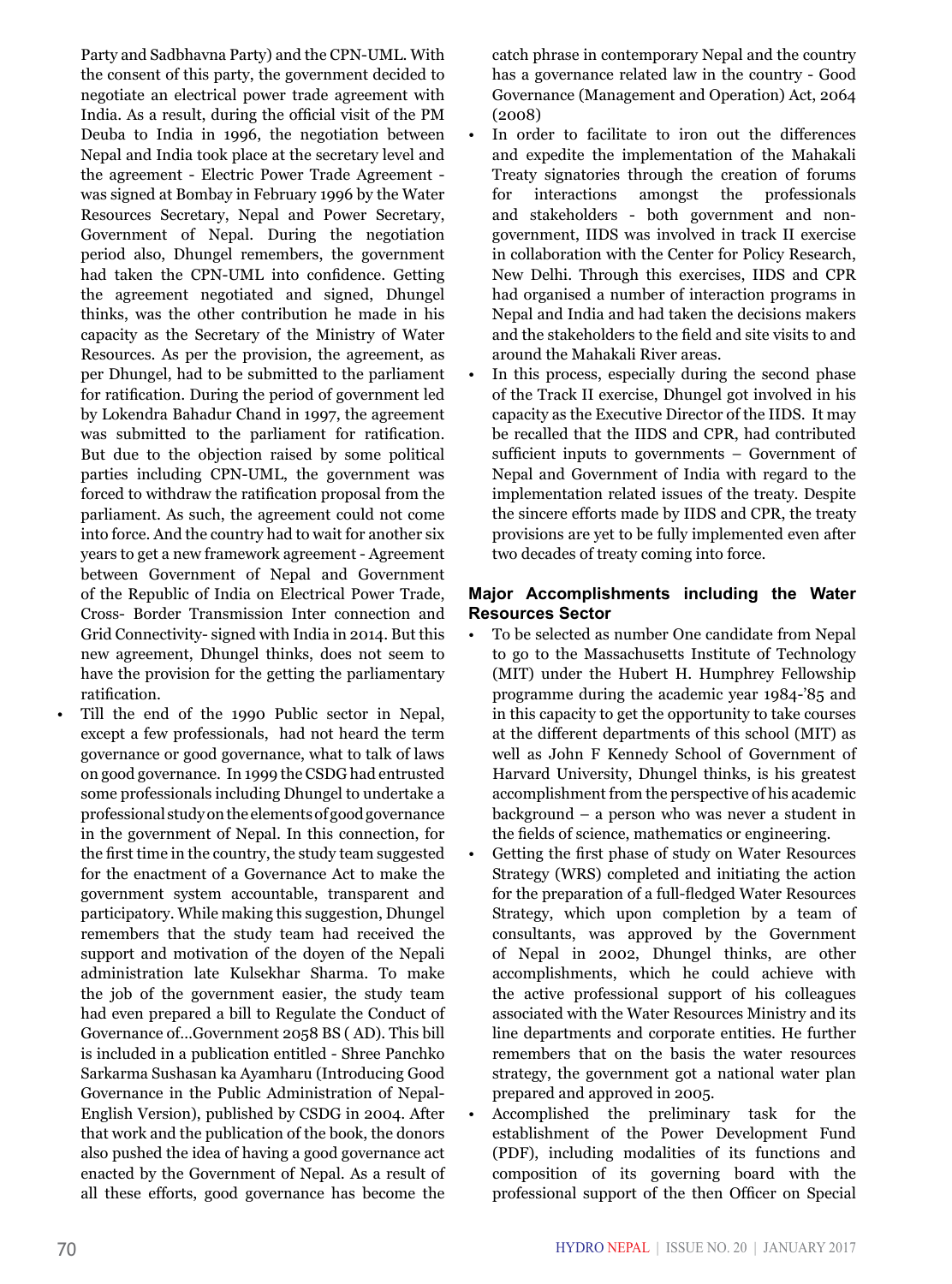Duty at the ministry (Ministry of Water Resources), Engineer Santa Bahadur Pun and other colleagues. The preliminary task had been undertaken with the support of the World Bank. The financial support to the PDF is also provided by this bank. The fund still exists with Director General, Department of Electricity Development, as the chairperson of the governing board and has a commercial bank as its fund manager and administrator. But the fund seems to be in a defunct state which, Dhungel thinks, not good news for him and all others who had worked for its establishment and had suggested that its governing board should be headed by eminent independent professional and its members should comprise of professionals drawn from the different energy related fields.

- With the political level support of the Minister of Water Resources and Council of Ministers and the professional support of the colleagues of the ministry and other ministries and agencies, Dhungel thinks that he succeeded in getting the negotiations started with the Asian Development Bank (ADB) and through this agency with the Japanese Oversees Development Agency for the funding support to the Kali Gandaki hydropower project. Also, he thinks that they succeeded in getting the funding support for the project from these agencies. In addition, he thinks that they (NEA board members, to which, he was one of the ex-officio members) succeeded in getting civil constructions contracts awarded; getting the actual construction work started; and finally getting the process for awarding the mechanical and technical contracts for the project initiated.
- Dhungel remembers that he had been introduced by the Water Resources Minister, Pashupati Shumshere JB Rana, as some body having varied experience in the different fields within the civil service, including his stint as the Chief District Officer of Darchula during a program organised to bid farewell to the then secretary and welcome new secretary in November 1995 to assure the professionals of the ministry and its affiliated organisations that their new secretary would be able to grasp the professional matters related to the ministry in a very short period of time and work together with all of them. Furthermore as per Dhungel, he had to leave the ministry in April 1998 at almost at the end of his career in the civil service in somehow humiliating manner. But he says that for this he has no grudge to make to anybody. And whatever he learned in the field of water resources, especially Nepal's relations with the neighbouring countries, during his two and half years of stint in the ministry, Dhungel thinks, 'was mainly due to the support he received from all his colleagues and seniors'. And the experience he gained in the field, for which he is grateful to all, Dhungel thinks, motivated him to work together with Engineer Santa

Bahadur Pun and other colleagues for a book on Nepal–India Water Resources Relationship, which was published in 2009 by a reputed publishing house, Springers publishing house, the Netherlands. This is the greatest accomplishment, he thinks that he has made in the field of water resources and hydro power sector.

### **Publications**

Dr Dhungel has published number of articles published on rural development, local governance, administrative reforms, contemporary politics and water and energy related topics in national and international publications newspapers, journals and books. In addition, he has edited co-ed books in Nepali and English languages on these subjects. Some of the important major publications related to water resources include.

### **Authorship**

- Nepal-India Trade and Economic Linkages the Hydropower, a paper presented at a Seminar organised by Federation of Nepalese Chambers and Industries (FNCCI), Confederation of Indian Industries (CII) and India Trade Promotion Organization, Kathmandu, March, 1997.
- Foreign Investment Scenario and Opportunities in Nepal, Spotlight magazine, January 9, 1998.
- Implementation Status of the Treaty on Integrated Development of the Mahakali River including Sarada Barrage, Tanakpur Barrage and Pancheswor Project, a paper presented at a Nepal and India bilateral seminar on the Mahakali Treaty organized by the Institute for Integrated Development Studies (IIDS), Kathmandu, December 2000.
- Nepal's Nascent Efforts in Anil Agarwal, Suniti Narain and Indira Khurana (Eds.) Making Water Everybody's Business-Practice and Policy of Water Harvesting, Centre for Science and Environment, New Delhi, 2001.
- Nepal-India Water Resources Relationship: Looking Ahead in India-Nepal Relations: The Challenge Ahead, Rupa & Co in association with Observer Research Foundation, New Delhi, 2004.
- Energy Situation-Load Shedding : A Perspective, a PP submitted to a Round Table Discussion organized by Federation of Chambers of Commerce and Industries (FNCII), Kathmandu, February 2008.
- Energy, Reforms and Cross –border Cooperation between Nepal and India: A Professional Perspective, A paper submitted for a dialogue Programme on Economic Reforms and Development Dynamics: A cross-border Perspective between India and Nepal, organized by University of Sikkim, Gangtok, April 18- 20, 2008.
- Encounter with the US Multinational-Enron, The Free Market Khula Baazar, Vol.11:6, August/ September, 2008, Public Relations Pvt. Ltd. (Publishers) Kathmandu.
- Who gives a dam: The real story behind the Naumure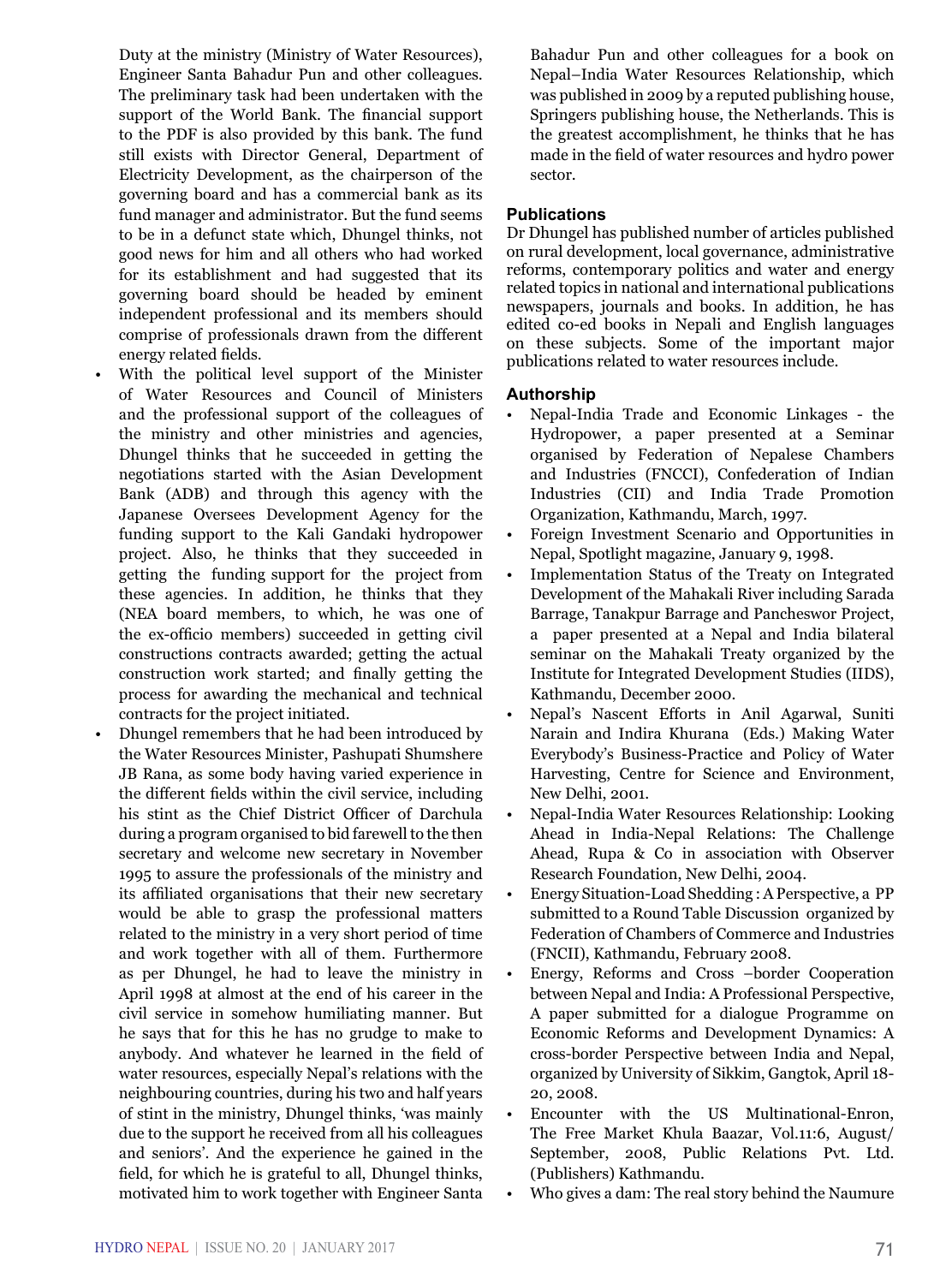hydropower project, The Kathmandu Post, December 2, 2008.

- Regional Cooperation on the Ganga Basin: Yet a Mirage? Issue Brief, Observer Research Foundation and the Asia Foundation, September 2013.
- Three Decades of SAARC (Some Observations with specific reference to Energy Sector), FRPC Journal (a Quarterly research journal devoted to studies on Indian Foreign Policy – an Online Journal published from New Delhi), 2014 (4).
- Water, Energy and Food Nexus through Institutional Lens: A Case of Nepal in Proceedings of the South Asia Regional Fulbright Alumni Workshop on the Water Energy-Food Nexus, 2015, United States Educational Foundation-Nepal (USEF-Nepal), Kathmandu, 2015.
- Lipu Lek: Sovereignty at the Cross Road (related to the source of the Mahakali River), a PP presented at an interaction program on Encroachment of Lipu Lek, organised at Nepal House, Baluwatar, Kathmandu, June 19, 2015 ( uploaded in Academia.edu website).
- Water and Energy Cooperation in South Asia, Paper Submitted to SWATEE in late 2016 for their publication entitled –Trade Insight (Also uploaded in Academia. edu website).
- Creating integrated Inland and Maritime Waterways, a PP presented at the Indo-Asia Connectivity for Shared Prosperity, organized by East-West Center, Honolulu, Indian Chamber of Commerce, US Consulate General, Kolkata and CUTS International at Kolkata, India, December 14-15, 2016.

## **Co- Authorship**

- Water Harvesting in the Mountainous Regions of Nepal, a paper presented at a Regional Consultative Meeting on Water Harvesting for Mountain Households in the Hindu Kush Himalayas, Chengdu, PR China – 9-14, 1997, organised by International Centre for Integrated Mountain Development (ICIMOD), Kathmandu. This was co-authored with Engineer Damodar Bhattarai.
- Water Resources Management: Policy Perspectives, a paper presented at the International Seminar on Water Resources Management and Development held at Dhaka, March 8-10, 1998. This paper was coauthored with Engineer Arun Dhoj Adhikary.
- Impact of the Interlinking of Rivers on Nepal: A Critical Analysis in M. Monirul Qader Mirza, Ahsan Uddin Ahmad (Eds.): Interlinking of Rivers in India: Issues and Concerns, CRC Press Taylor & Francis Group, London, UK, 2008. This paper was coauthored with Santa Bahadur Pun.
- Nepal and India Energy Cooperation Prospects, a paper with Kul Man Ghising presented in a Dialogue on A South Asian Cooperative Architecture: The Indo-Nepal Dialogue (I) Jointly organized by the Delhi Policy Group and Nepal Institute for International and Strategic Studies held at India Habitat Center in New Delhi between December 21-23, 2014 with the

support of B.P. Koirala India Nepal Foundation.

- Nepal-India Relations: Territorial/ Border Issue With Specific Reference to Mahakali River, FPRC Journal (A Quarterly Research [an Online] Journal devoted to Studies on Indian Foreign Policy, published from New Delhi), 2014:3. This paper was co-authored with Santa Bahadur Pun.
- Water Resource Cooperation between Nepal and India: What Persists in Monika Mandal (Ed.) Water Resources Cooperation between India and Nepal, KW Publishers Pvt. Ltd., New Delhi, 2016. This was co-authored with Christopher Butler.
- Hydropower: Status and Challenges in Luna Bharati, Bharat R. Sharma and Vladimir Smakhtin (Eds.). The Ganges River Basin: Status and Challenges in Water, Environment and Livelihoods, Earth scan/ Rutledge, Oxon, UK, 2016. This was co-authored with Santa Bahadur Pun and colleagues from India and Bangladesh.
- Institutions and Policies governing water resources management in the Ganga River Basin, in Luna Bharati, Bharat R. Sharma and Vladimir Smakhtin (Eds.). The Ganges River Basin: Status and Challenges in Water, Environment and Livelihoods, Earth scan/ Rutledge, Oxon, UK, 2016. This was co-authored with colleagues from IWMI, India and Bangladesh.

## **Co-editor/Contributor**

- Pashupati Shumshere JB Rana and Dwarika Nath Dhungel, Contemporary Nepal, Vikas Publishing House Pvt. Ltd., New Delhi, 1998.
- D. N. Dhungel and S. B. Pun: The Nepal-India Water Resources Relationship: Challenges, Springer Science+Business Media B.V. 2009.

## **Vision**

Dhungel wants : Optimal use of the available water resources bearing in mind the national interest while developing hydropower, protecting environment, and production of the food in the context of Nepal achieving of UN SDG goals by 2030 AD.

## **Pastime**

Reading books on Nepalese history, history of India of the British time, biographies, travelogues; collection of vintage photographs; listening classical Nepali and Hindi songs; visiting places of historical and archaeological importance; hiking and travelling.

## **Aspiration**

To remain professionally active as long as body allows.

## **Unforgettable Moments**

• Opportunity to meet late King Mahendra in his Narayanhiti palace office on January 24, 1970 in his capacity of joint secretary of the Nepal University Teachers Association (NUTA) and to present his view that the government should take the academic community into confidence in the management of the state affairs.